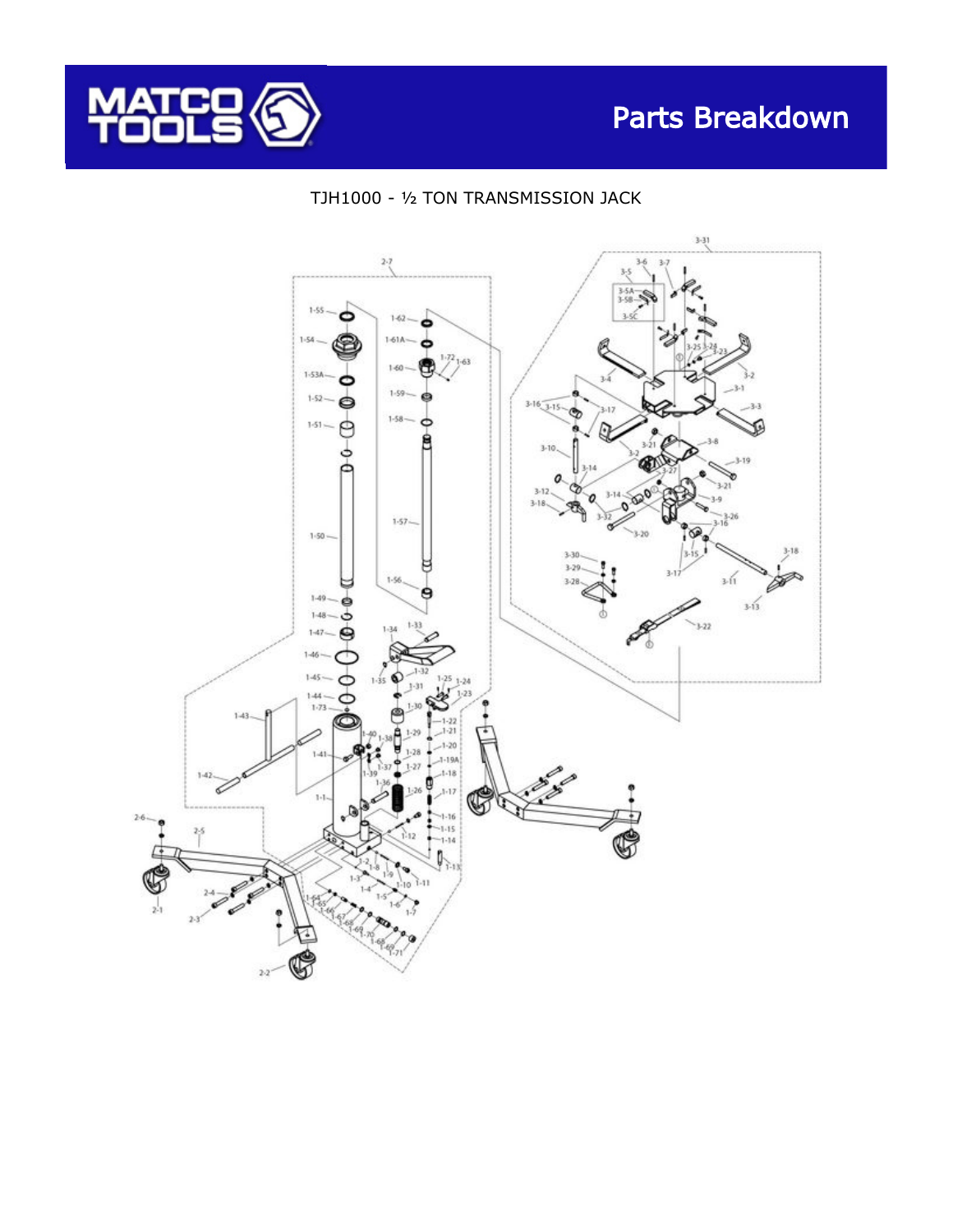Item: TJH1000

## Description: ½ TON TRANSMISSION JACK

Notes: N/S: RSTJH1000PLK; Product Label Kit; QTY 1. RS1000SK - Seal Kit [all items with \*] RS1000HK - Hardware Kit [all items with \*\*]

| <b>Figure</b><br><b>No</b> | <b>Part Number</b> | <b>Description</b>                         | No.<br><b>Reqd</b> | <b>Warranty</b><br>Code |
|----------------------------|--------------------|--------------------------------------------|--------------------|-------------------------|
| $\mathbf{1}$               | $*$ FW $*$         | 1-6 WASHER                                 | 1                  |                         |
| $\mathbf{1}$               | $*$ FW $*$         | 1-20 WASHER                                | $\mathbf{1}$       |                         |
| $\mathbf{1}$               | $*$ FW $*$         | 1-45 O-RING                                | 1                  |                         |
| 1                          | $*$ FW $*$         | 1-58 O-RING                                | 1                  |                         |
| $\mathbf{1}$               | $*$ FW $*$         | 1-44 NYLON GASKET                          | $\mathbf{1}$       |                         |
| $\mathbf{1}$               | $*$ FW $*$         | 1-19 O-RING                                | $\mathbf{1}$       |                         |
| 1                          | $*$ FW $*$         | 1-55 DUST SEAL                             | 1                  |                         |
| 1                          | *FWRS7140C122      | 1-22 RELEASE VALVE                         | 1                  |                         |
| $\mathbf{1}$               | $*$ FW $**$        | 1-24 PIN                                   | $\overline{2}$     |                         |
| 1                          | *FWRS100054        | 1-54 SCREW CAP                             | 1                  |                         |
| $\mathbf{1}$               | $*FW**$            | 1-35 SNAP RING 16                          | $\overline{2}$     |                         |
| $\mathbf{1}$               | $*$ FW $*$         | 1-8 STEEL BALL                             | 3                  |                         |
| $\mathbf{1}$               | $*$ FW $*$         | 1-15 COPPER WASHER B                       | $\mathbf{1}$       |                         |
| $\mathbf{1}$               | $*FW**$            | 1-40 NUT M8                                | 1                  |                         |
| $\mathbf{1}$               | $*$ FW $*$         | 1-62 DUST SEAL                             | 1                  |                         |
| $\mathbf{1}$               | *FWRS7140C129      | 1-29 PUMP PLUNGER                          | $\mathbf{1}$       |                         |
| $\mathbf{1}$               | $*$ FW $**$        | 1-41 BOLT M8*45                            | $\mathbf{1}$       |                         |
| 1                          | $*FW**$            | 1-33 PIN                                   | 1                  |                         |
| 1                          | $*$ FW $*$         | 1-46 O-RING                                | 1                  |                         |
| $\mathbf{1}$               | $*$ FW $*$         | 1-2 STEEL BALL                             | $\overline{2}$     |                         |
| 1                          | $*$ FW $*$         | 1-10 COPPER WASHER A                       | $\overline{2}$     |                         |
| 1                          | *FW*               | 1-61 U-CUP AND O-RING                      | 1                  |                         |
| 1                          | $*$ FW $*$         | 1-27 Y-SEAL                                | $\mathbf{1}$       |                         |
| 1                          | $*$ FW $*$         | 1-53 U-CUP AND O-RING                      | $\mathbf{1}$       |                         |
| $\mathbf{1}$               | $*$ FW $**$        | 1-25 PIN                                   | $\overline{2}$     |                         |
| 1                          | *FWRS7140C138BR    | 1-38 VENTED RESERVOIR SCREW - BURGUNDY     | 1                  |                         |
| $\mathbf{1}$               | $*$ FW $*$         | 1-28 O-RING                                | $\mathbf{1}$       |                         |
| 2                          | *FWRS7140C22       | 2-2 LOCKING SWIVEL CASTER [INCLUDES 2-6]   | 2                  |                         |
| $\overline{2}$             | $*FW**$            | 2-4 LOCK WASHER                            | 12                 |                         |
| 2                          | $*$ FW $**$        | 2-6 NUT AND WASHER [INCLUDED W/ 2-1 & 2-2] | 4                  |                         |
| 2                          | $*$ FW $**$        | 2-3 BOLT                                   | 8                  |                         |
| 2                          | *FWRS7140C21       | 2-1 NON-LOCKING SWIVEL CASTER [INCLUDES 2- | $\overline{2}$     |                         |